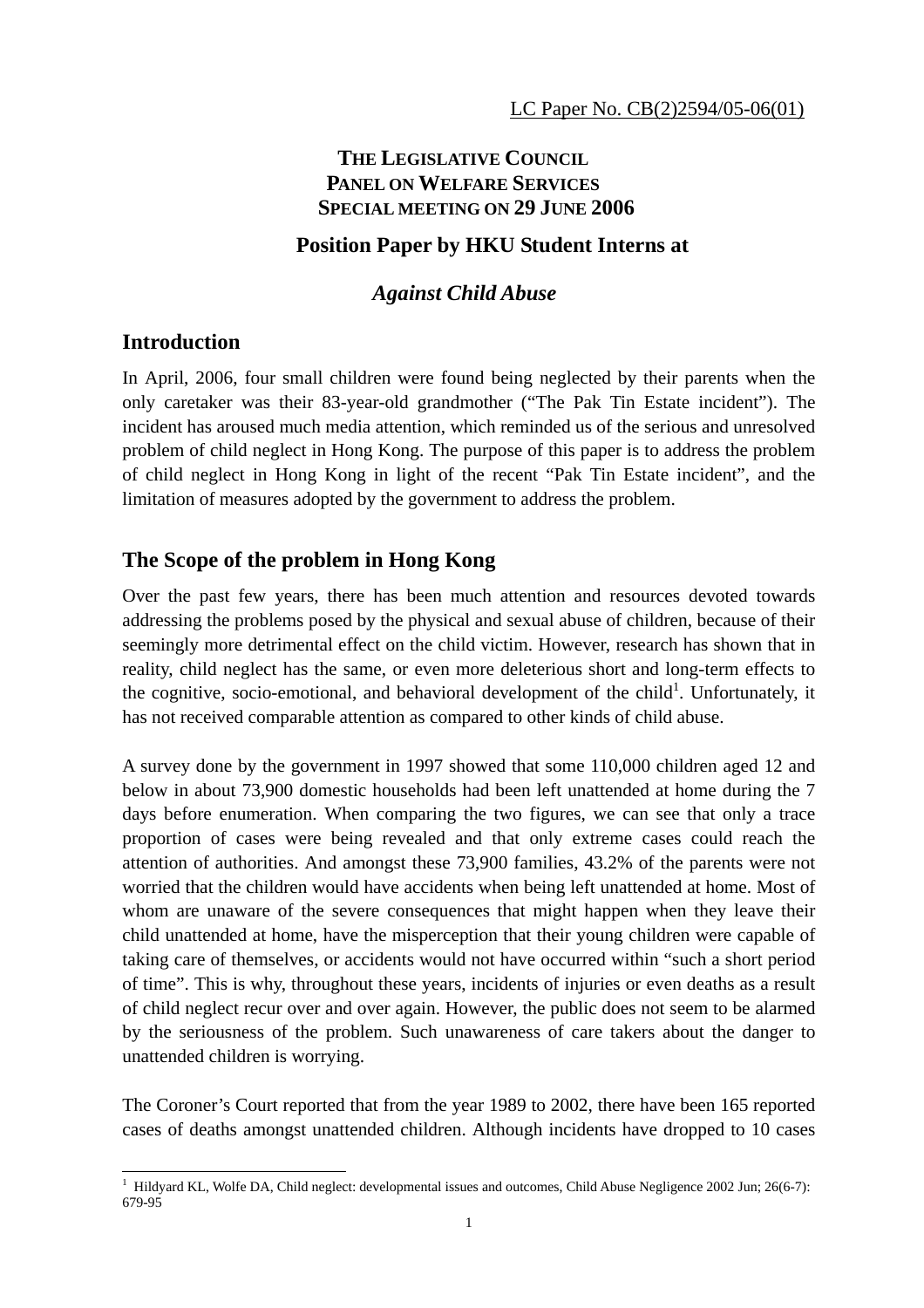per year since 1999, the problem is still worrying because first, tragedies caused by child neglect is not inevitable; second, nowadays, many parents in Hong Kong are still continuing to leave their young children unattended, and they have remained unidentified, as only extreme cases reach the attention of authorities. Thus, so far in Hong Kong, there are no accurate statistics on children's exposure to violence, since much abuse and neglect remains unreported.

## **Why do we advocate for prosecuting negligent parents**

The UN Convention on Rights of the Child provides that States Parties shall take all appropriate legislative, administrative, social and educational measures to protect the child from all forms of physical or mental violence, injury or abuse, neglect or negligent treatment, maltreatment or exploitation, including sexual abuse, while in the care of parent(s), legal guardian(s) or any other person who has the care of the child *(Article 19)*.

This means that the Hong Kong government is obliged and has a positive duty to take actions against child abuse, including neglect. However, aside from some aftermath remedial services provided to the child victim and his/her family, the government rarely takes action before harm has actually been done to the child victim. In light of the aforementioned data demonstrating recurring incidents of injuries and deaths of children caused by parental neglect, such aftermath services which are merely remedial, rather than preventive in nature are undeniably ineffective in addressing the problem of child neglect.

On a general note, a rule recognizing the universal duty on the part of parents to protect minor children would make a desirable statement demonstrating the values of our society. It is a common moral imperative that children have economic and social importance to the society, parents have the universal duty to take care of their child, and that it is right to expect parents to promote the welfare of their children. The moral blame attached to the parents who willfully leave their child unattended, the government's obligation of preventing future harm, the extent of the burden on parents to ensure safety of their child and consequences to the community of imposing a duty to exercise care with resulting liability for breach, all point towards judicial recognition of an affirmative duty on parents to safeguard minor children from harm inflicted by third parties or caused by other sources independent of the parent. By restating the society's value for "zero tolerance to abuse of children" with adequate judicial intervention, such as effective legislative measures which are both preventive and protective in nature, we will be able to shape our society into one whereby children are less likely to be harmed on the aggregate. Moreover, a decision imposing liability on a parent who fails to take proper care of a minor child sends a clear message to other parents that such irresponsibility is inappropriate and will not be tolerated, and the society will intervene in family affairs if the welfare of the child appears to be threatened.

# **The Present Situation in Hong Kong – A Reluctance of judicial**

## **intervention by prosecuting negligent parents**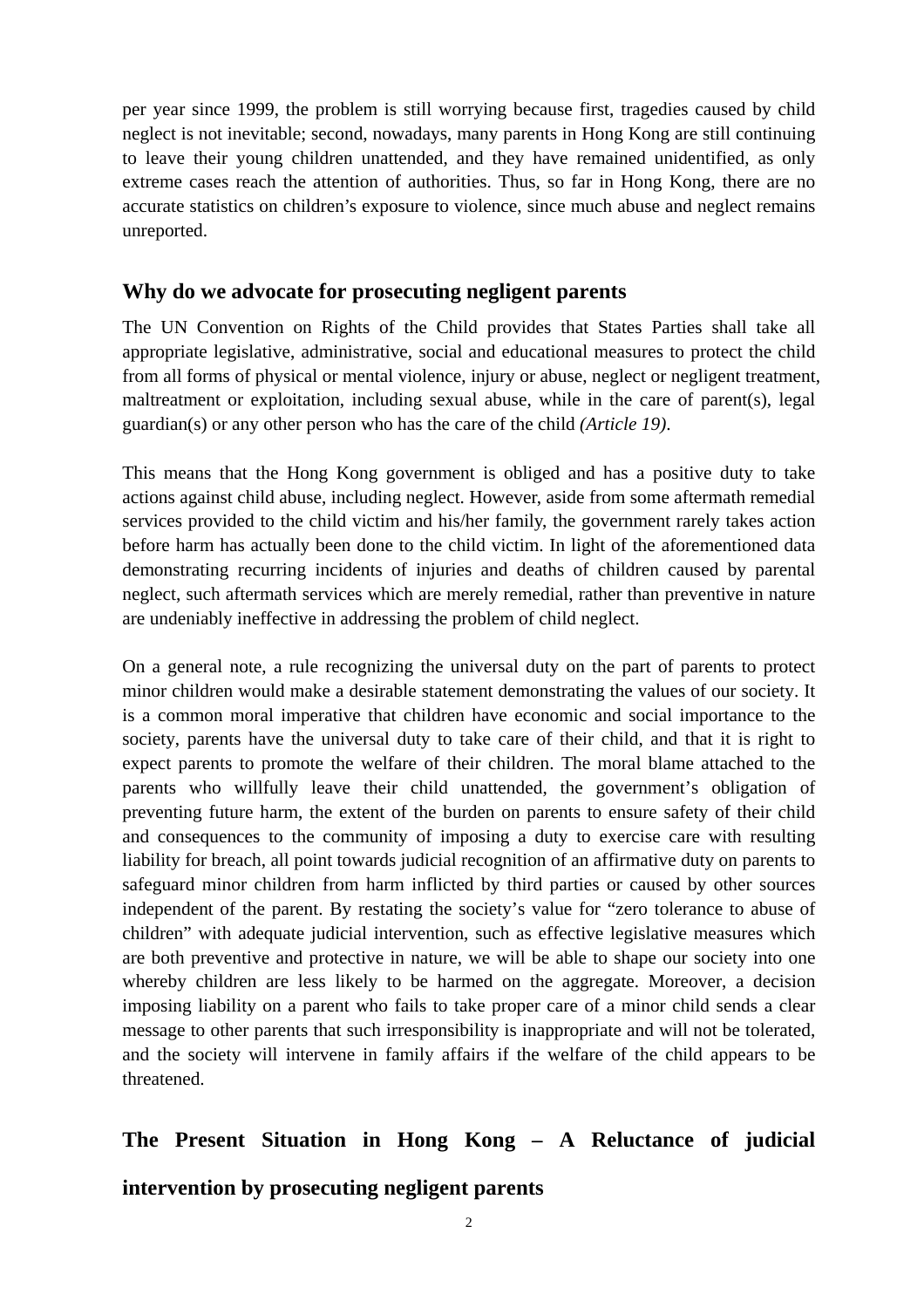The consequence of child neglect is threefold. The child is either injured, dead or in some fortunate cases, physically unharmed despite potential detrimental psychological impacts. In Hong Kong, the Judiciary rarely intervenes on cases of child neglect. This is so even when injuries or deaths have occurred, let alone cases whereby the child was unharmed, and this is not due to a lack of applicable laws. In fact, section 27(1) of the Offences Against the Persons Ordinance (Cap. 212) provides that:

*"If any person over the age of 16 years who has the custody, charge or care of any child or young person under that age willfully assaults, ill-treats, neglects, abandons or exposes such child or young person or causes or procures such child or young person to be assaulted, ill-treated, neglected, abandoned or exposed in a manner likely to cause such child or young person unnecessary suffering or injury to his health (including injury to or loss of sight, or hearing, or limb, or organ of the body, or any mental derangement) such person shall be guilty of an offence and shall be liable."* 

However, in terms of "child neglect", despite incidents of tragic injuries or deaths of children due to parental neglect, until now we can hardly find any case of child neglect being sent to prosecution under this Ordinance. Very often this is because if the children at issue are still alive, the so-called "interest of the child" against "family separation" argument would be put forward, as prosecution puts the defendant parent in the position that they may face incarceration as a result of their negligence towards their child. In cases where death or serious injuries have occurred, perhaps the most common objection raised to prosecuting parents whose negligence results in the death of a child revolves around the grievance of the responsible parent: surely the parent has already suffered enough. It is unquestionably true that for most individuals there can be no greater pain than the loss of a child, and that the grievance endured by parents in this position is almost unimaginable. However, should the grievance already endured by a potential defendant be the most determinant factor when deciding whether or not to initiate a criminal prosecution, particularly when the suffering is the direct result of his/her own actions? Although it is fair that the defendant parent's grievance should be considered in the context of conviction and sentencing, we firmly believe that it should never be the determining factor with respect to the initial charging decision.

This can be done so by setting a wider range of sentencing options in punishing negligent parents under s 27 of the OAPO. Aside from incarceration, there can be a wider range of sentencing options, such as probation, community services or even mandatory counseling. Such flexibility in sentencing option is manifested by the Scottish case of *M v Orr*, the court ordered 100 hours' community service for the negligent parent – considered not excessive for "what a serious offence as it was necessary to bring home to the negligent parent the gravity of what he had done".

#### **A call to reform the law on prosecution – comparison with other countries**

As pointed out above, despite a prevalence of child neglect cases, so far every understands there has not been a single case of prosecuting parents in Hong Kong for child neglect. Such selective non-application of the laws against negligent parents is a problem worth noting, as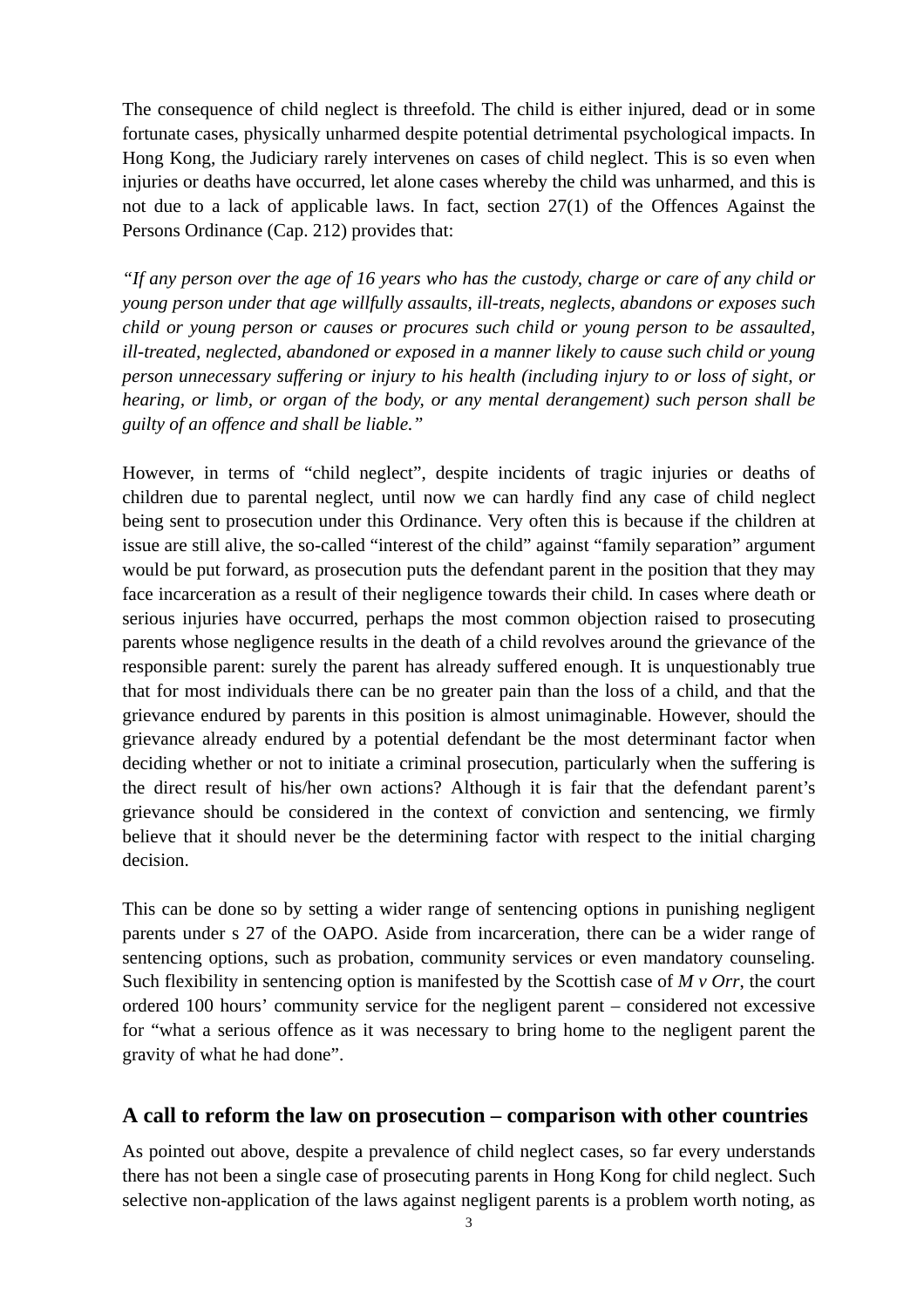the criminal justice system should be used to redress that wrong. However, it has come to our attention that child neglect has been actively prosecuted in many overseas jurisdictions, even in cases where there has been neither death nor injury of the child. For example, in Scotland, there was a case by the High Court of Justiciary  $(Appeal)^2$  whereby two parents were prosecuted as a result of child neglect. The Court stated that finding the presence of risk suffices, and it is unnecessary to prove actual harm caused to the child as a result of parental neglect. The question had to be considered by reference to what the parents did, not to the effects of the intervention of the police when they did.

It should also be noted that section  $27(1)$  of the OAPO was a direct adoption from its English counterpart – section 12(1) of the Children and Young Persons Act 1937. Although other jurisdictions also share the same problem and difficulty of putting cases on court as we do, the existence of successfully prosecuted cases serve as evidence that they are at least, willing to give effect to existing legal provisions in protecting the child. Thus, in comparison, Hong Kong remains handicapped in its legal position in preserving children's rights, falling far behind the international standard.

## **Suggestions**

The government's strategy in addressing child abuse, neglect and exploitation should be done so in a holistic and integrated manner. This requires multi-disciplinary co-operation, as well as the government's willingness to give due regard to give children the greatest protection. As suggested by Parton (1983), decisions made for child care and protection should emphasize on children's best interests, which is a compromise between a family's right to parent their child and a child's need for protection.

## **The Legal Perspective**

To manifest the government's value in giving children the greatest protection, we suggest passing a new ordinance harmonizing all relevant childcare and protection legislation in Hong Kong, taking into account international obligations towards children. There should be provisions for a system which focuses not only on supporting children who are already "in need of care" but also on preventing abuse and neglect and actively supporting caregivers to care for their children. Also, emphasis should be put on developing a comprehensive national strategy to identify, assist and promote the best interests of children in need of protection.

#### **The Social Policy Perspective**

## **1.** *Adequate and Accurate Record of Child Abused cases*

It has come to our attention that data representing the local circumstance of child abuse has long been incomprehensively recorded, and under-reporting of child abuse continues to be an obstacle to ensure timely and appropriate interventions for child survivors.

Hong Kong lacked a centralized mechanism to accurately record cases which have arisen. We urge the government to make use of a centralized computer programme to register cases

 $\overline{a}$ <sup>2</sup> *W v Clark*, (1999) G.W.D. 30-1403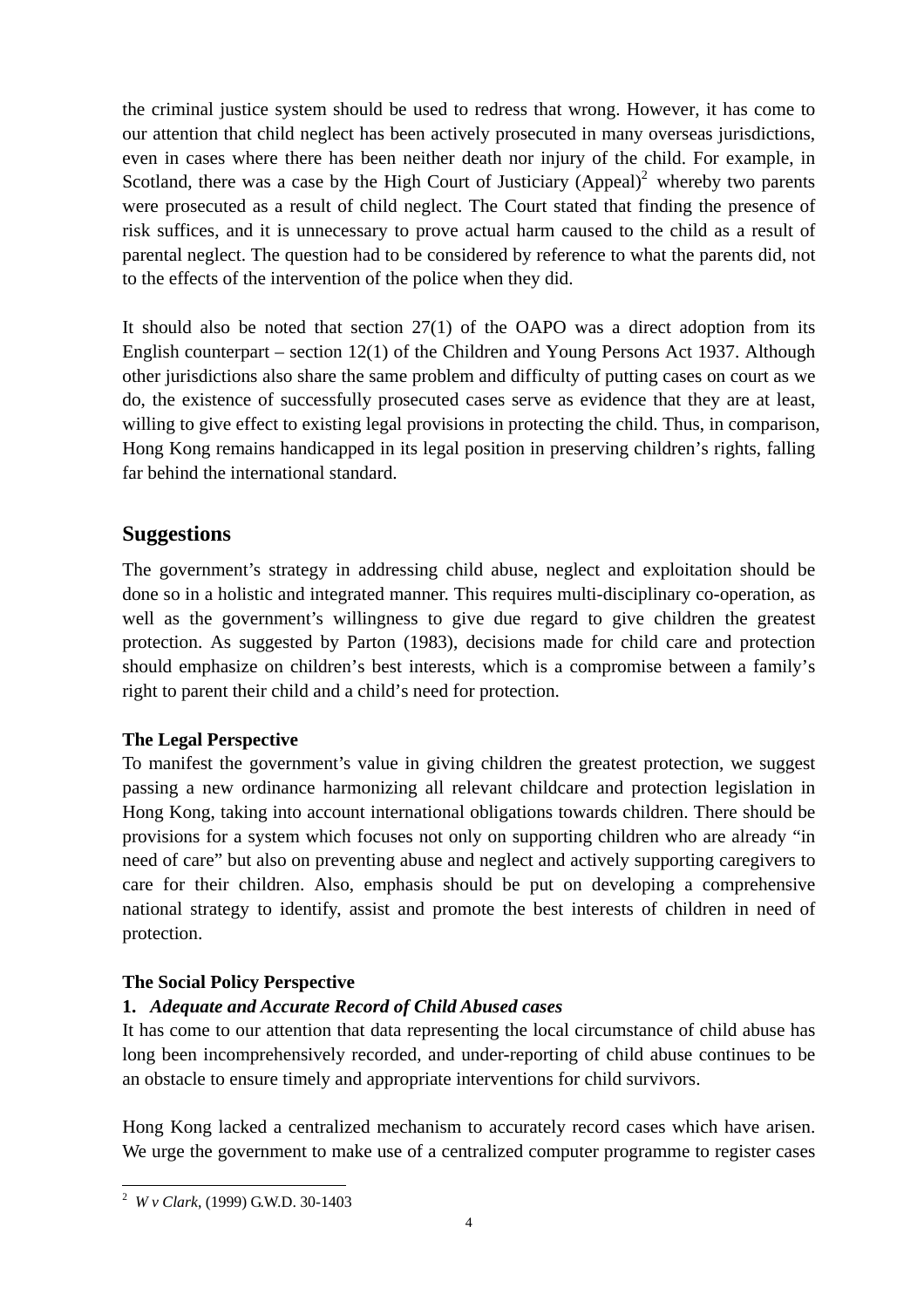of ill-treatment of, or injury, or death of children with the help of the Census and Statistics Department.

## **2.** *Public Education - Inform the public that child neglect is a crime*

Traditionally, taking care of children has been regarded as a "family matter". In this belief, parents have the "right" to decide how much care to give to their children. Many parents are not aware that neglecting child is a crime in Hong Kong.

It is advisable that the public be informed the existence and the consequence of contravening s 27(1) of the OAPO, so that the awareness of child neglect would be increased. A clear

message should be instilled to parents - neglecting child is no longer a "family matter", but a

social evil, a crime.

#### 3. *Promote the use of child care centre and subsidize according to needs*

It is understandable that some parents cannot fully look after their children due to other engagements (e.g. work). However, putting children at child care centre is still a better alternative than leaving children alone at home, where children are taken care of by adults.

However, not every parent is aware of the existence of child care centres. Besides, some may not be willing to put their children to these centres in order to avoid the expenses. We suggest that the government subsidize poor family with working parents in using the service of child care centres so that children could be better looked after when their parents are not at home. In addition, there are child care centres in nearly every district. The convenience and advantages of using the services of such centres should be promoted to enhance their popularity.

#### 4. *Inform the public the negative consequences of leaving children alone at home*

As mentioned earlier, the problems of child neglect were overlooked, leading to the seriousness of the problem. As prevention is better than cure, it would be a good idea to educate the public both on the importance of taking good care of children as well as the negative consequences of leaving children alone at home. This could be carried out by a number of ways such as advertisement and awareness campaign.

#### 5. *Maximum working hour law*

One of the causes of child neglect is that parents have to work long hours, leaving their children alone at home. To address the problem, a maximum working hour law (accompanied by minimum wage law) could allow parents to spend more time taking care of their children, lowering the possibility of child neglect, as we believe in helping the parents in order to help the child.

Therefore, we believe that child neglect should be taken into account when considering the setting up of maximum working hour law. In order words, the avoidance of child neglect should be viewed as an argument for setting the law.

#### 7. *Provide early start support*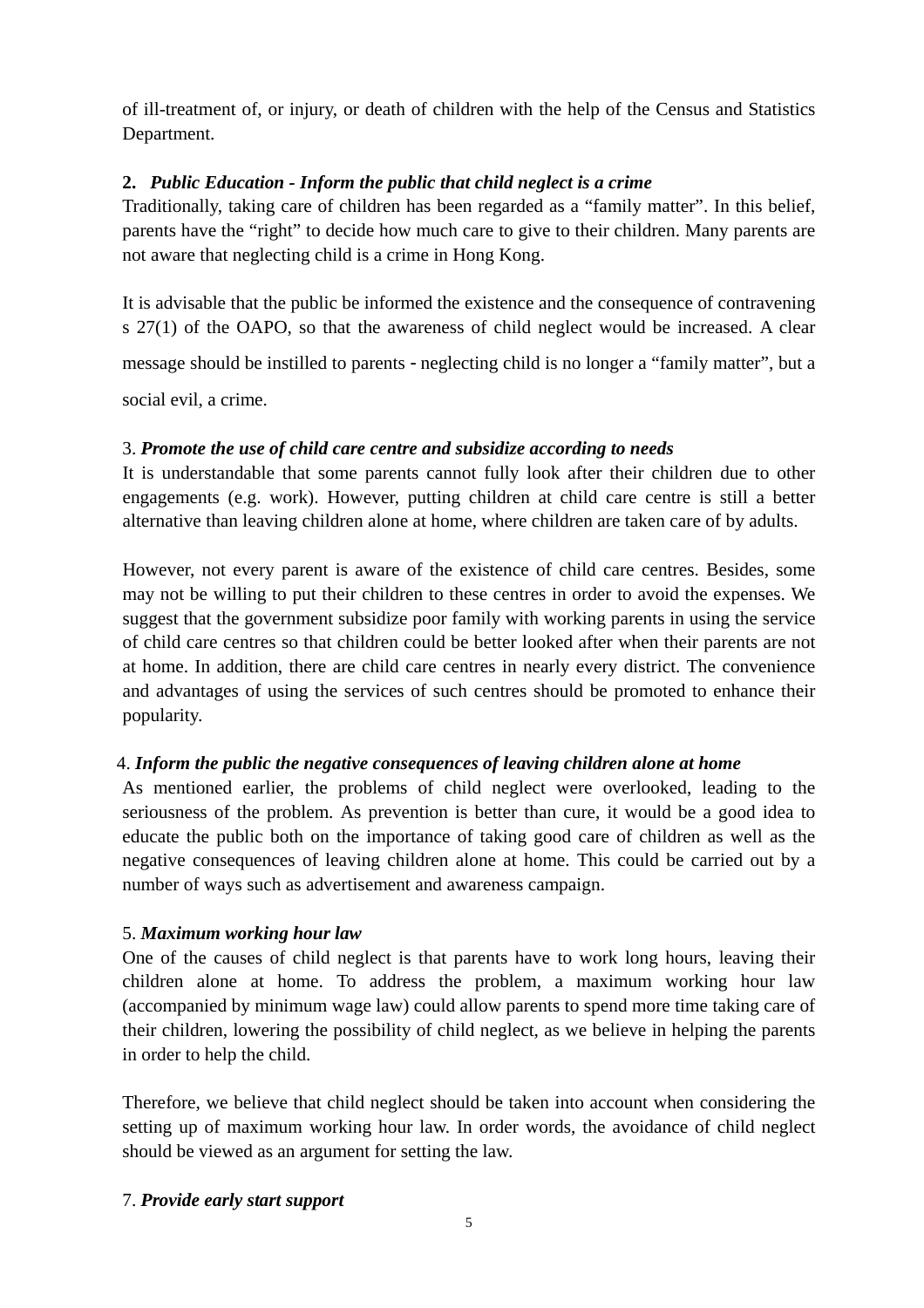Early start support is very important for preventing child neglect, which refers to the provision of assistance to future parents and parents of newborn babies. NGOs could organize activities and courses to enlighten those parents on the skills of fostering their children and instill the concept that child neglect is a form of abuse. Besides, the government has leading roles to play including coordinating these activities and providing resources to the NGOs.

#### **Conclusion**

Child neglect should no longer be ignored. This paper outlines some suggestions to deal with the problem in the legal and social policy contexts. The experiences of other countries are also worth referring to. Besides, the mindset of the public over the issue should be changed from parent-oriented to children-oriented as the interest of children should be the top priority.

The government's position paper with regard to the recent "Pak Tin Estate case" gives the public an impression that the problem of child neglect is still not effectively addressed, and more concrete and suggestive policies in dealing with the problem remains to be seen. We believe that effective childcare policy, including legislation, policies and programmes should be well-developed, and most importantly, coordinated. It is hoped that childcare policies will be prioritized to expedite with regard to the government's budget spending. There is an urgent need to identify the obstacles preventing effective service delivery and programme implementation in the arena of child protection services. Budgetary constraints on welfare services therefore require careful consideration.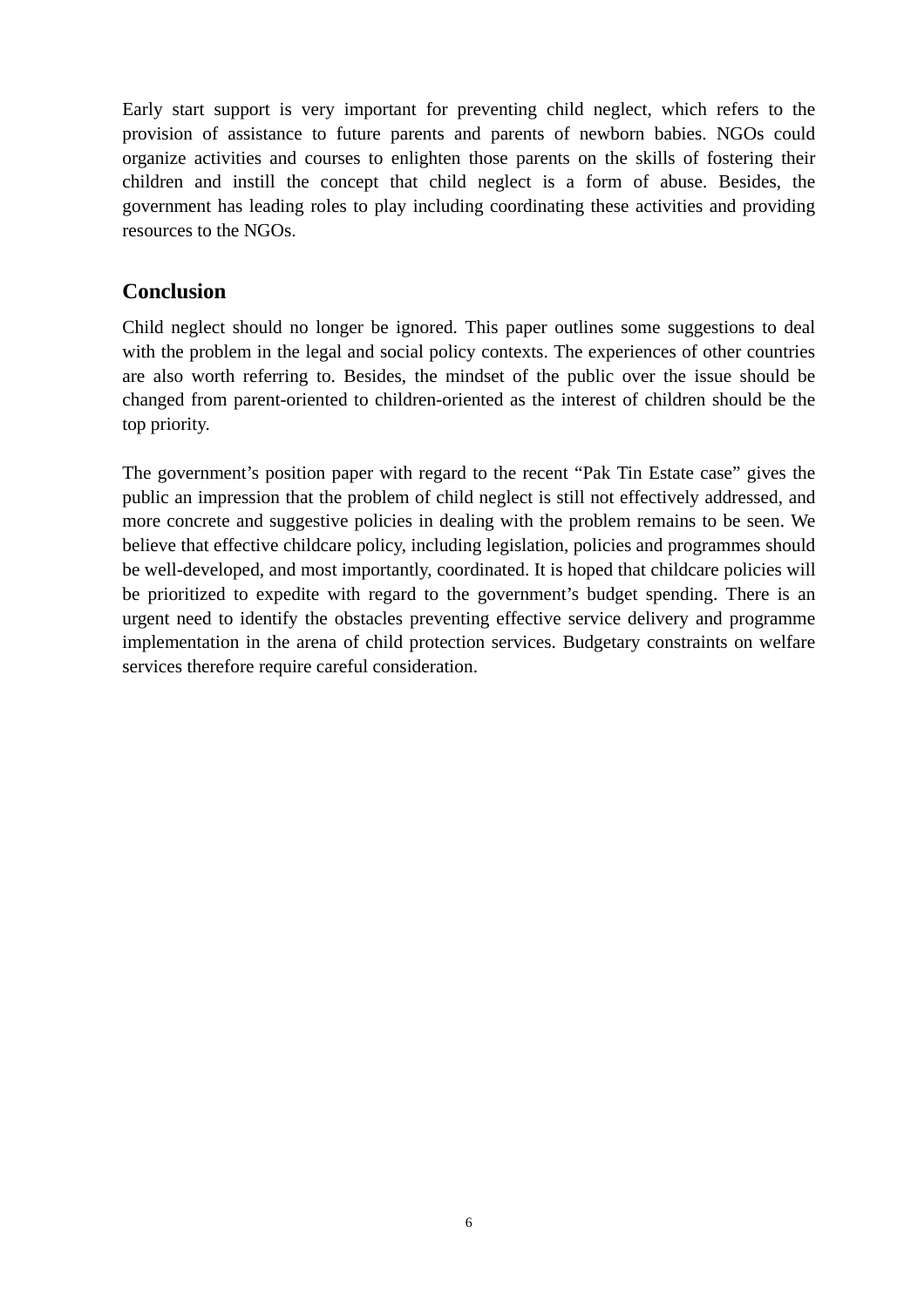# **Bibliography**

## **Statutes**

*Scotland*  Children and Young Persons (Scotland) Act 1937 s. 12

## *United Kingdom*

Children and Young Persons Act 1933 s. 39(1)

## *Hong Kong*

Offences Against the Persons Ordinance (Cap. 212), s. 27(1)

# **Case law**

- 1. R. v Harvey (Jane Muir), (1987) 9 Cr. App. R. (S.) 524
- 2. R. v McIntyre, (1993) 14 Cr. App. R. (S.) 308
- 3. R. v Sheppard, (1981) 72 Cr. App. R. 82
- 4. W v Clark, (1999) G.W.D. 30-1403
- 5. Watson v Thomas, (1985) WL 544031 (WASC), 22 A Crim R 356
- 6. R. v. Grace Efionayi and Collins Efionayi, (1995) 16 Cr. App. R.(S.) 380
- 7. M v Normand, (1995) S.L.T. 1284
- 8. H v Lees, (1993) S.C.C.R. 900

# **Books**

1. Parton, N. and Thomas, N. (1983), *"Child Abuse & Citizenship"*, in Jordan, B. and Parton, N. (eds), *The Political Dimensions of Social Work*, Basil Blackwell, Oxford.

# **Journals**

- 1. Huntington, C., (2006), "Rights Myopia In Child Welfare"*, UCLA Law Review*. Los Angeles: Regents of the University of California.
- 2. Collins, JM., (2006), "Crime and Parenthood", *Northwestern University Law Review*. Chicago: Northwestern University.
- 3. Pollet, SL., (2005), "Safe Haven Laws-Do Legal Havens To Abandon Babies Save